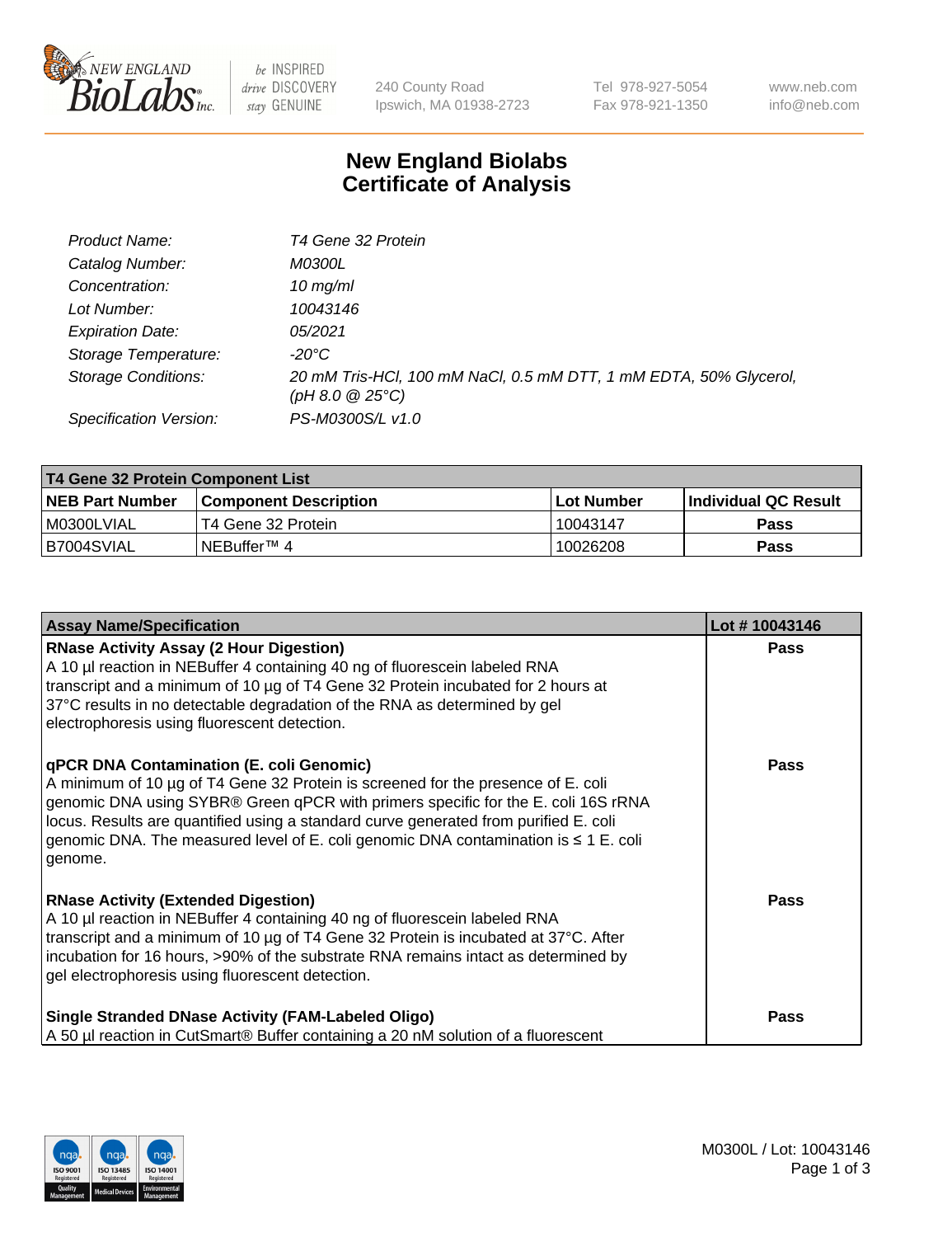

be INSPIRED drive DISCOVERY stay GENUINE

240 County Road Ipswich, MA 01938-2723 Tel 978-927-5054 Fax 978-921-1350 www.neb.com info@neb.com

| <b>Assay Name/Specification</b>                                                                                                                                                                                                                                                                                                                                              | Lot #10043146 |
|------------------------------------------------------------------------------------------------------------------------------------------------------------------------------------------------------------------------------------------------------------------------------------------------------------------------------------------------------------------------------|---------------|
| internal labeled oligonucleotide and a minimum of 10 µg of T4 Gene 32 Protein<br>incubated for 16 hours at 37°C yields <5% degradation as determined by capillary<br>electrophoresis.                                                                                                                                                                                        |               |
| <b>Protein Purity Assay (SDS-PAGE)</b><br>T4 Gene 32 Protein is ≥ 99% pure as determined by SDS-PAGE analysis using Coomassie<br>Blue detection.                                                                                                                                                                                                                             | Pass          |
| <b>Protein Concentration (A280)</b><br>The concentration of T4 Gene 32 Protein is 10 mg/ml +/- 10% as determined by UV<br>absorption at 280 nm. Protein concentration is determined by the Pace method using<br>the extinction coefficient of 39,670 and molecular weight of 33,506 daltons for T4<br>Gene 32 Protein (Pace, C.N. et al. (1995) Protein Sci., 4, 2411-2423). | <b>Pass</b>   |
| Phosphatase activity (FAM Labeled Oligo)<br>A 50 ul reaction in CutSmart® Buffer containing a 20 nM solution of a fluorescent<br>internal labeled oligonucleotide with a 5' phosphate and a minimum of 10 µg of T4<br>Gene 32 Protein incubated for 16 hours at 37°C yields <5% degradation as determined<br>by capillary electrophoresis.                                   | Pass          |
| Non-Specific DNase Activity (16 Hour)<br>A 50 µl reaction in NEBuffer 4 containing 1 µg of Lambda-HindIII DNA and a minimum<br>of 30 µg of T4 Gene 32 Protein incubated for 16 hours at 37°C results in a DNA<br>pattern free of detectable nuclease degradation as determined by agarose gel<br>electrophoresis.                                                            | <b>Pass</b>   |
| <b>Functional Testing (Single Stranded DNA Binding - FAM Labeled Oligo)</b><br>A 20 µl reaction in NEBuffer 4 containing 20 µM FAM-labeled 50-mer and a maximum of<br>80 µg of T4 Gene 32 Protein incubated for 30 minutes at 37°C produces a mobility<br>shift in >95% of the starting material as determined by TBE gel electrophoresis and<br>UV imaging.                 | <b>Pass</b>   |
| <b>Endonuclease Activity (Nicking)</b><br>A 50 µl reaction in NEBuffer 4 containing 1 µg of supercoiled PhiX174 DNA and a<br>minimum of 10 µg of T4 Gene 32 Protein incubated for 4 hours at 37°C results in <10%<br>conversion to the nicked form as determined by agarose gel electrophoresis.                                                                             | <b>Pass</b>   |
| <b>Exonuclease Activity (Radioactivity Release)</b><br>A 50 µl reaction in NEBuffer 4 containing 1 µg of a mixture of single and<br>double-stranded [3H] E. coli DNA and a minimum of 10 μg of T4 Gene 32 Protein<br>incubated for 4 hours at 37°C releases <0.1% of the total radioactivity.                                                                                | Pass          |

This product has been tested and shown to be in compliance with all specifications.